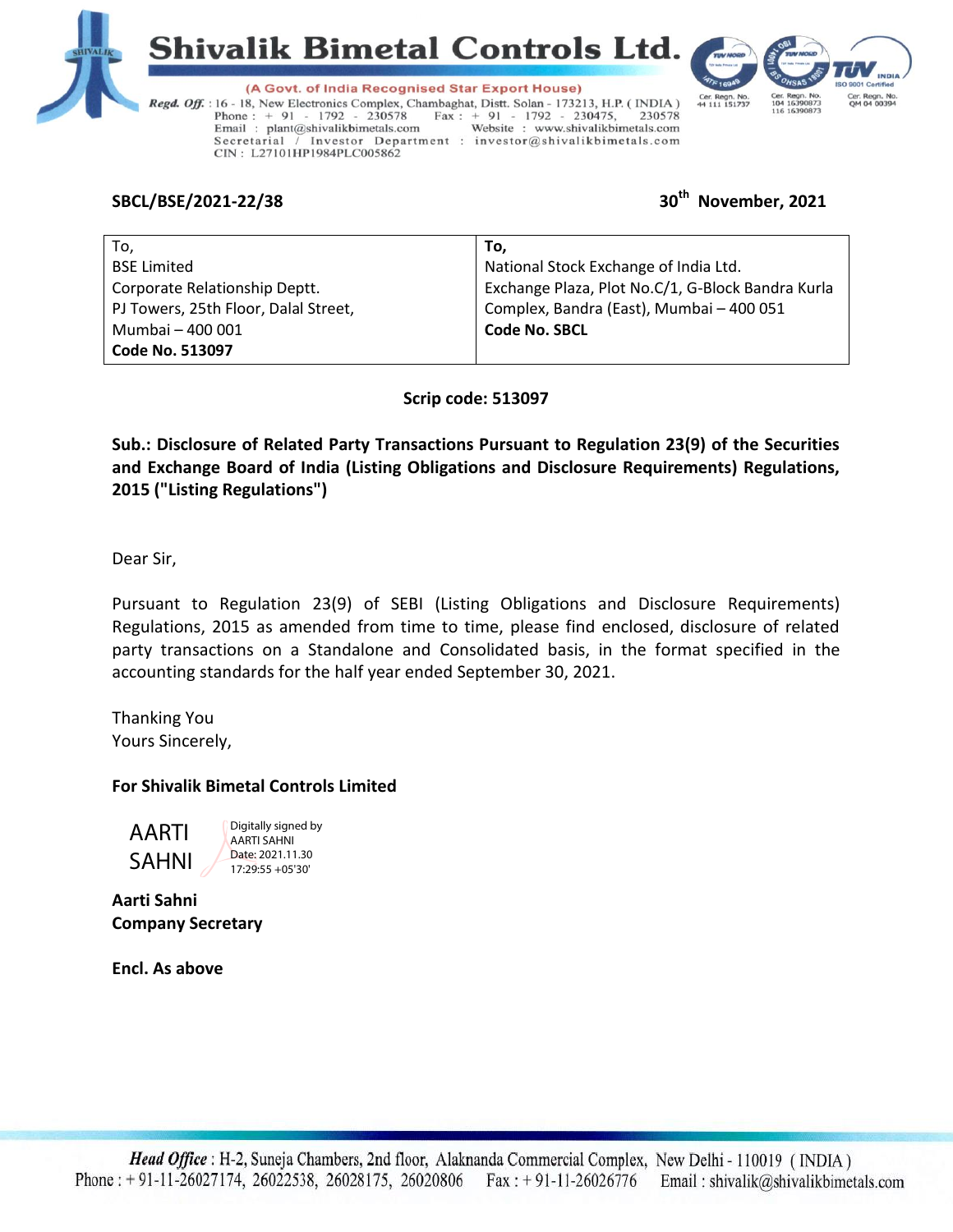### **"Related Party Disclosure" for the half year ended 30th September , 2021 in accordance with Ind AS 24 - On Standalone Basis**

| (i) List of related parties where control exits and related parties with whom transactions have taken place and relationships: |  |  |  |  |
|--------------------------------------------------------------------------------------------------------------------------------|--|--|--|--|
|--------------------------------------------------------------------------------------------------------------------------------|--|--|--|--|

| Sr. No.        | Name of Related Party                       | Relationship             |
|----------------|---------------------------------------------|--------------------------|
|                | Checon Shivalik Contact Solutions Pvt. Ltd. | Joint Venture            |
| $\overline{2}$ | Innovative Clad Solutions Pvt. Ltd.         |                          |
| 3.             | Shivalik Bimetal Engineers Pvt. Ltd.        | Associate                |
| 4.             | Mr. S. S Sandhu                             |                          |
| 5.             | Mr. N. S. Ghumman                           | Key Managerial Personnel |
| 6.             | Mr. Rajeev Ranjan                           | (KMP)                    |
| 7.             | Mrs.Aarti Sahni                             |                          |
| 8.             | Mr. Kabir Ghumman                           |                          |
| 9.             | Mr. Sumer Ghumman                           | Relative of Key          |
|                |                                             | Managerial Personnel     |
| 10.            | TSL Holdings (P) Ltd.                       |                          |
| 11.            | Angad Estates Pvt. Ltd.                     | Enterprises over which   |
| 12.            | Amar Engineering Company Pvt. Ltd.          | Key Managerial Persons   |
| 13.            | Ultra Portfolio Management Pvt. Ltd.        | are able to exercise     |
| 14.            | O.D.Finance and Investment Pvt. Ltd.        | significant influence    |
| 15.            | <b>ABS</b> Foundation                       |                          |
| 16.            | Mr. Rohit Kapur**                           |                          |
| 17.            | Mr. Nirmaljeet Singh Gill                   |                          |
| 18.            | Mr.Gurmeet Singh Gill                       |                          |
| 19.            | Mrs. Anu Ahluwalia                          | Directors                |
| 20             | Lt. Gen. Pradeep Khanna                     |                          |
| 21             | Mr. Swarnjit Singh                          |                          |
| 22.            | Mrs. Harpreet Kaur                          |                          |

22. Mrs. Harpreet Kaur *\*\* Mr Rohit Kapur has been passed away on 05th September, 2020.*

| Sr. No.        | (ii) Transactions during the half year with related parties: 01st April, 2021 To 30th September, 2021<br><b>Nature of Transactions</b> | <b>Joint Venture</b>     | Associates       | Key<br>Managerial<br>Personnel | Relative of<br>Key<br>Manageria<br>Personnel | Enterprises<br>over which<br><b>KMP</b> are able<br>to exercise<br>significant<br>infuence | Independent<br><b>Directors</b> |
|----------------|----------------------------------------------------------------------------------------------------------------------------------------|--------------------------|------------------|--------------------------------|----------------------------------------------|--------------------------------------------------------------------------------------------|---------------------------------|
| $\mathbf{1}$   | Job Work Income                                                                                                                        | 1.38<br>(4.61)           |                  |                                |                                              |                                                                                            |                                 |
| 2              | <b>Rent Received</b>                                                                                                                   |                          | 2.18<br>(2.18)   |                                |                                              |                                                                                            |                                 |
| 3              | Job Work Expense                                                                                                                       |                          | 19.78<br>(17.32) |                                |                                              |                                                                                            |                                 |
| $\overline{4}$ | Purchase of fixed Assests                                                                                                              |                          | 43.32<br>(31.04) |                                |                                              |                                                                                            |                                 |
| 5              | Sale of fixed Assests                                                                                                                  | $\overline{\phantom{a}}$ | 78.00<br>٠       |                                |                                              |                                                                                            |                                 |
| 6              | Goods Purchased                                                                                                                        | 430.82<br>(36.59)        | 19.74<br>(11.40) |                                |                                              |                                                                                            |                                 |
| 7              | Reimbursement of Expenses(Net)                                                                                                         | 3.13<br>(1.65)           | 0.31<br>(0.20)   |                                |                                              | 0.83<br>(0.61)                                                                             |                                 |
| 8              | Managerial Remuneration                                                                                                                |                          |                  | 354.06<br>(186.56)             |                                              |                                                                                            |                                 |
| 9              | <b>Sitting Fees</b>                                                                                                                    |                          |                  |                                |                                              |                                                                                            |                                 |
| 10             | Remuneration in pursuant to Section 197 of<br>the Companies Act 2013 for holding an<br>office or place of profit.                      |                          |                  |                                | 42.50<br>(35.78)                             |                                                                                            |                                 |
| 11             | Gratuity and Earned Leave Benefits                                                                                                     |                          |                  |                                |                                              |                                                                                            |                                 |
| 12             | Leases                                                                                                                                 |                          |                  |                                | 3.47<br>(2.54)                               | 33.78<br>(40.71)                                                                           |                                 |
| 13             | CSR Expenditure                                                                                                                        |                          |                  |                                |                                              | 18.00<br>(12.50)                                                                           |                                 |
| 14             | <b>Unsecured Loans</b><br>i) Taken                                                                                                     |                          |                  |                                |                                              | 515.00<br>(100.00)                                                                         |                                 |
|                | ii) Repaid                                                                                                                             |                          |                  |                                |                                              | 204.01<br>(136.99)                                                                         |                                 |
| 15             | <b>Finance Costs</b>                                                                                                                   |                          |                  |                                |                                              | 53.17                                                                                      |                                 |

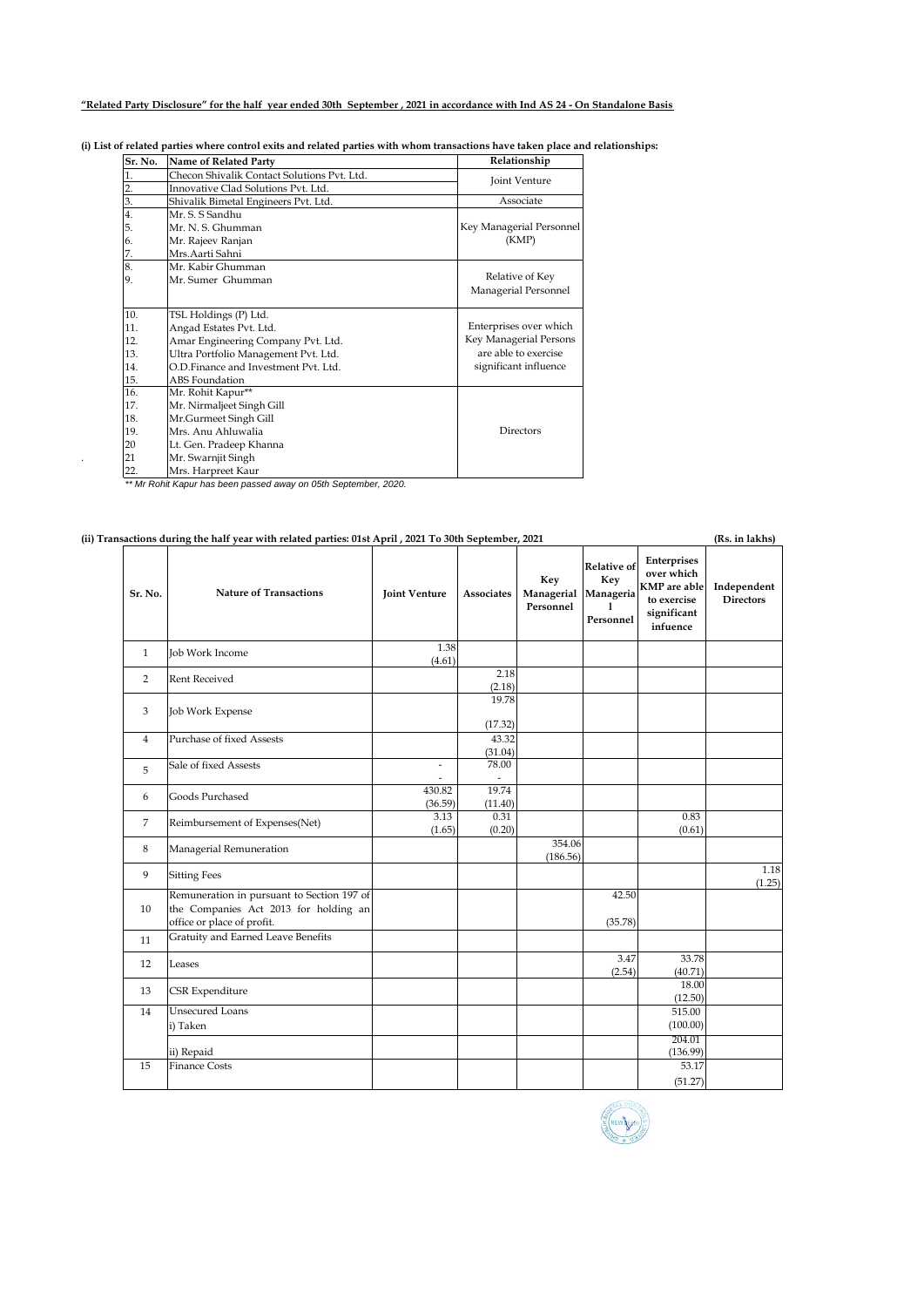#### **Balances as at 30th September ,2021**

| 15 | Investments            | 1,001.48<br>(1,001.48) | 22.28<br>(22.28) |                  |                      |  |
|----|------------------------|------------------------|------------------|------------------|----------------------|--|
| 16 | <b>Unsecured Loans</b> |                        |                  |                  | 1487.91<br>(1119.91) |  |
| 17 | Payable                | 171.21<br>(39.58)      | 28.93<br>(27.47) |                  |                      |  |
| 18 | Receivable             | 1.11<br>(5.16)         | 0.08             | ACO <sub>0</sub> |                      |  |